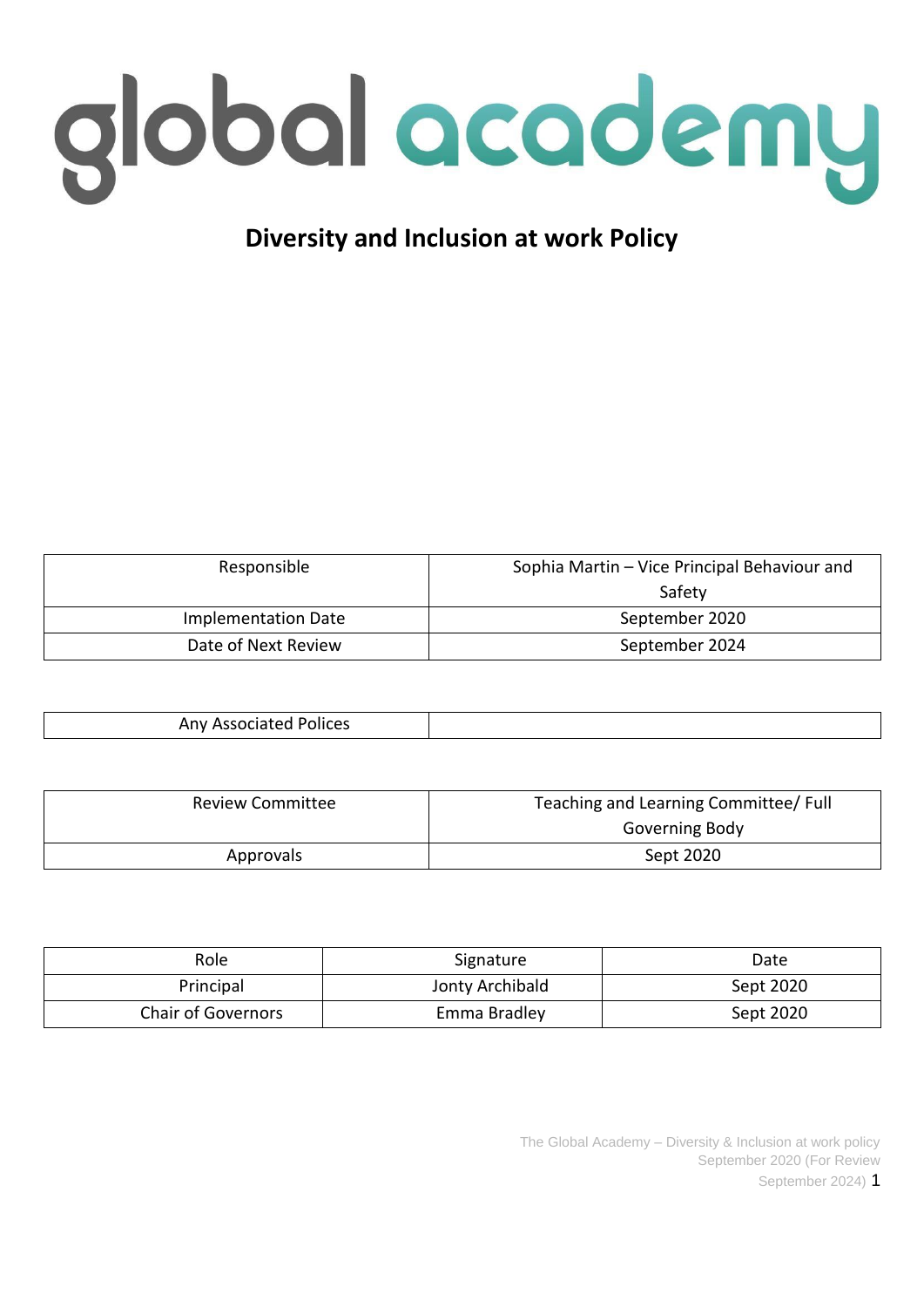# 1. **Purpose**

- 1.1. The purpose of this policy is to set out in detail how our academy intends to comply with the Equality Act 2010 along with outlining the academy's approach to inclusion.
- 1.2. In our academy, staff are committed to ensuring equality of education and opportunity for all students, staff, parents and carers receiving services from the academy, irrespective of age, disability, gender, gender reassignment, marriage and civil partnerships, pregnancy and maternity, race, religion or belief, sex and sexual orientation. We will adhere to the legal definitions of these protected characteristics as set out by the Equality and Human Rights Commission (EHRC) code of practice. We aim to develop a culture of inclusion and diversity, in which all those connected to the academy feel proud of their identity and able to participate fully in academy life.
- 1.3. The achievement of students will be monitored by ethnicity, gender, age and disability and we will use this data to support students, raise standards and ensure inclusive teaching. We will tackle discrimination by the positive promotion of equality, challenging bullying and stereotypes and creating an environment which champions respect for all. We believe that diversity is a strength, which should be respected and celebrated by all those who learn, teach and visit here.

## 2. **Mainstreaming diversity and inclusion into Policy and Practice**

2.1. Whilst the academy operates equality of opportunity in its day to day practice which is highlighted throughout this policy, specific actions are set out in the Academy Improvement Plan and Academy Evaluation Framework.

## **Teaching and Learning**

We aim to provide all our students with the opportunity to succeed, and to reach the highest level of personal achievement. To do this, we will:

- Use contextual data to improve the ways in which we provide support to individuals and groups of students;
- Monitor achievement data by ethnicity, gender and disability and action any gaps, including providing targeted support where appropriate;
- Take account of the achievement of all students when planning for future learning and setting challenging targets;
- Ensure equality of access for all students and prepare them for life in a diverse society ;
- Use materials that reflect the diversity of the academy population and local community without stereotyping and expose students to a range of thoughts and ideas;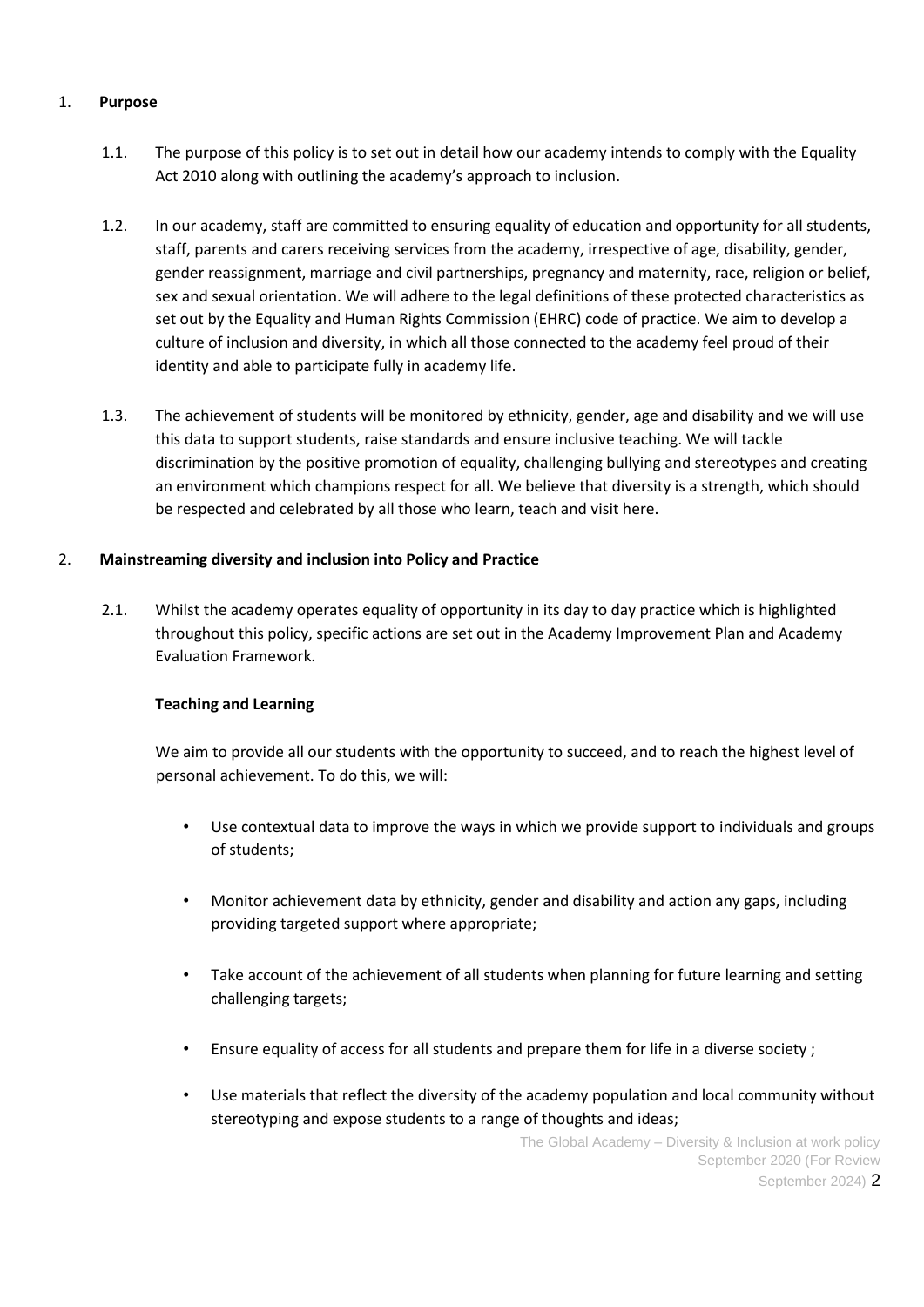- Promote attitudes and values that will challenge racist, sexist, homophobic, biphobic, transphobic and other discriminatory or stereotyping behaviour or prejudice;
- Provide opportunities for all students to appreciate their own culture and celebrate the diversity of other cultures;
- Seek to involve all parents and carers in supporting their child's education;
- Encourage classroom and staffroom discussion of equality issues which challenge stereotypes, encourage social cohesion, raise expectations and have a positive impact on learning;
- Include teaching and classroom- based approaches appropriate for the whole academy population, which are inclusive and reflective of our students.
- Seek to involve the community around the academy in the celebration and raising awareness of cultural issues

## 2.2. **Admissions and exclusions**

Our admissions arrangements are fair and transparent, and do not discriminate on the protected characteristics or socio-economic factors.

Exclusions will always be based on the academy's Behaviour Policy. We will closely monitor exclusions to avoid any potential adverse impact and ensure any disproportionate practice is identified and dealt with.

## 3. **Equal Opportunities for Staff**

- 3.1. This section deals with aspects of equal opportunities relating to our staff. We are committed to the implementation of equal opportunities principles and the monitoring and active promotion of equality in all aspects of staffing and employment.
- 3.2. All staff appointments and promotions are made on the basis of merit and ability and in compliance with the law. We are also committed to ensuring wherever possible that the staffing of the academy reflects the diversity of our community.

#### 3.3. **Employer Duties**

As an employer we need to ensure that we eliminate discrimination, victimisation and harassment in our employment practice and advance equality across all groups within our workforce.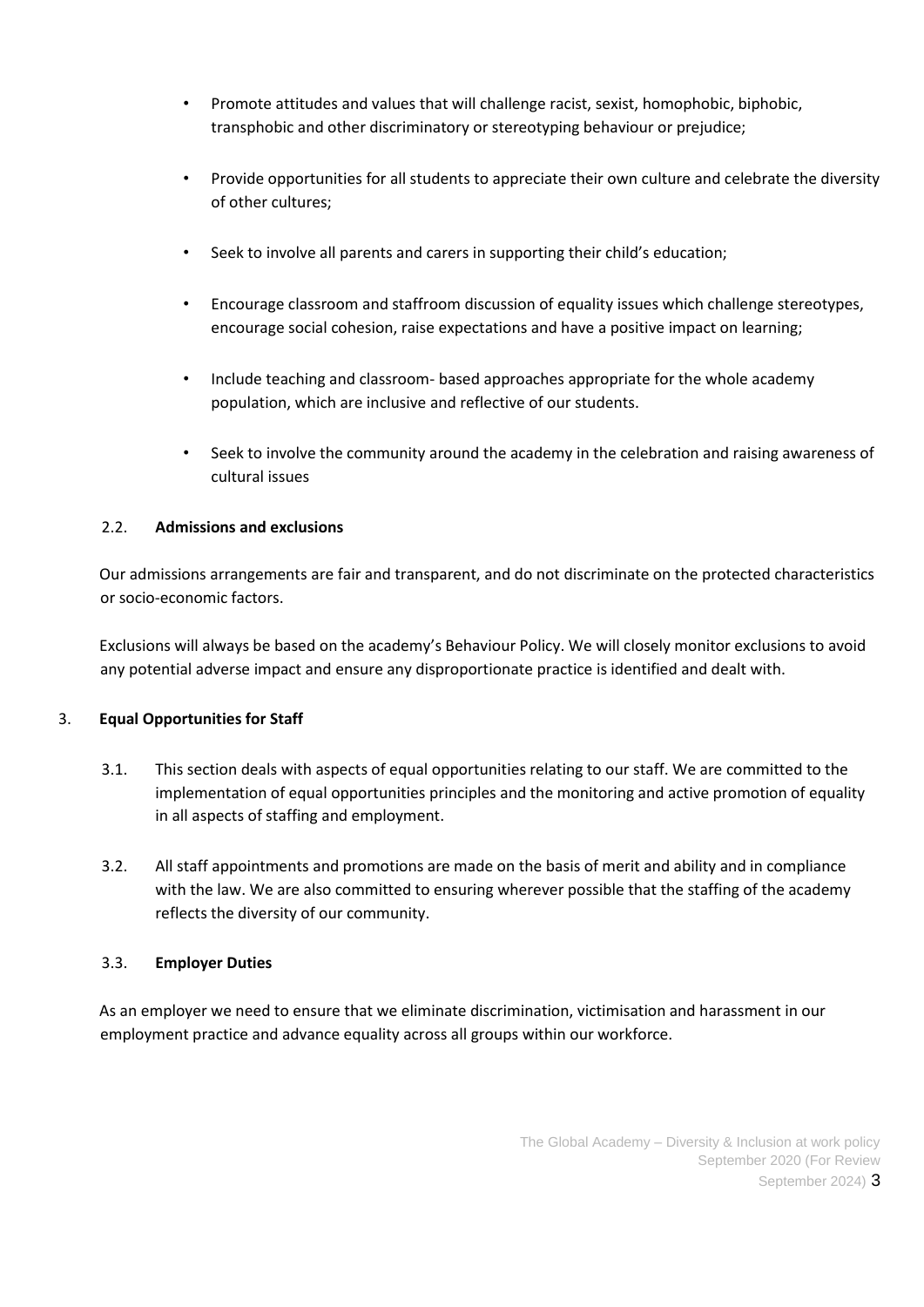Equality aspects such as age, gender, race, disability, sexual orientation, gender reassignment, marriage and civil partnerships, pregnancy and maternity, religion and belief are considered when appointing staff and particularly when allocating Teaching and Learning (TLR) or re-evaluating staff structures, to ensure decisions are free of discrimination.

Actions to ensure this commitment is met include:

• Monitoring recruitment and retention including bullying and harassment of staff

• Continued professional development opportunities for all staff, which are monitored as part of the performance management process;

• Senior Leadership Team support to ensure equality of opportunity for all.

## 4. **Equality and the Law**

- 4.1. Our academy will ensure it does not unlawfully discriminate against its students, prospective students, job applicants or parents/carers in the performance of its duties, policies and practices.
- 4.2. Discrimination means treating someone less (or more) favourably than a "comparator". Harassment (which is one form of discrimination) means violating someone's dignity, or creating an intimidating, hostile, degrading, humiliating or offensive environment for them. Victimisation means discrimination because of a previous complaint.
- 4.3. We recognise that discrimination can occur in the following ways and will actively work to alleviate it:
	- Direct discrimination
	- Indirect discrimination

• Discrimination arising from disability including failure to make reasonable adjustments and provide auxiliary aids and services

- Harassment
- Victimisation

## 5. **Roles and Responsibilities**

#### 5.1. **Roles of the Governors**

The governing body sets out its commitment to equal opportunities in this policy and it will continue to do all it can to ensure that the academy is fully inclusive to students, and prospective students, and responsive to their needs.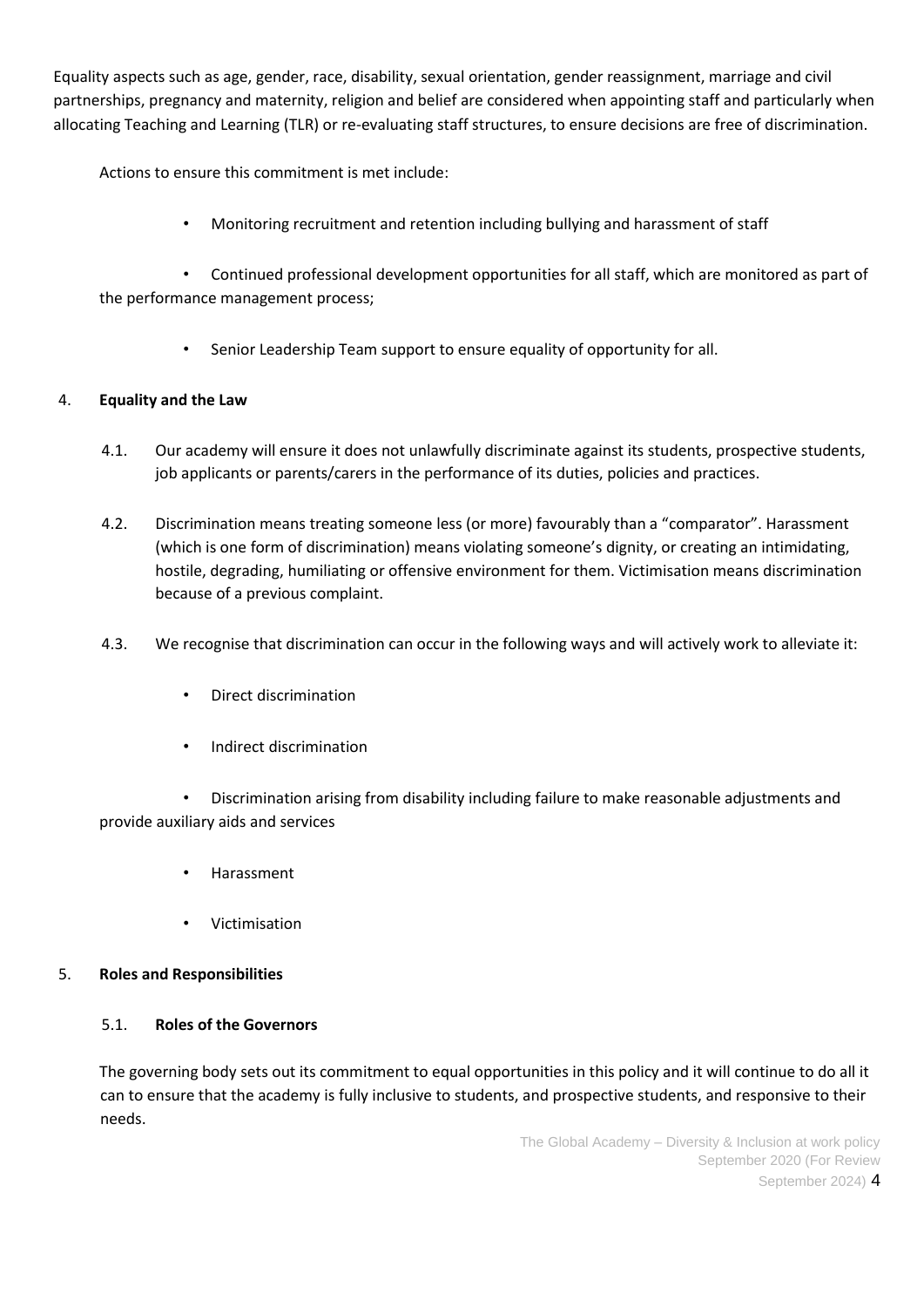The governing body seeks to ensure that people are not discriminated against when applying for jobs at our academy on grounds of the protected characteristics and will take all reasonable steps to ensure that the academy environment gives access to people with disabilities, and strive to make academy communications as inclusive as possible for parents, carers and students.

The governing body welcomes all applications to join the academy, whatever a child's socio-economic background, age, race, gender, disability, sexual orientation, marital status, pregnancy, religion or belief, or gender identity.

The governing body is liable for any breaches of legislation. It is also liable for the actions of its employees and agents of the academy, unless it can show that it took all reasonable steps to prevent discrimination, harassment or victimisation taking place.

# 5.2. **Role of the Principal**

It is the Principal's role to implement the academy's Diversity and Inclusion at Work Policy and is supported by the governing body in doing so.

It is the Principal's role to ensure that all staff are aware of the Diversity and Inclusion at Work Policy and that teaching and non-teaching staff apply these guidelines fairly in all situations.

The Principal ensures that all appointment panels give due regards to this policy, so that no-one is discriminated against when it comes to employment and training opportunities.

The Principal promotes the principle of equal opportunity when developing curriculum, and promotes respect for other people and other opportunities to participate in all aspects of academy life.

The Principal treats all incidents of unfair treatment and any incidents of bullying or discrimination, including racist incidents, with due seriousness.

## 5.3. **Role of all Staff: Teaching, Non-Teaching & Agency staff**

All staff will ensure that all students and members of staff are treated fairly, equally and with respect, and will maintain awareness of the academy's Diversity and Inclusion at Work Policy.

All staff will strive to provide material that gives positive images and challenges stereotypical images. All staff will not use biased language and will challenge any incidents of bullying, prejudice, racism, sexism, homophobia, biphobia, transphobia and record any serious incidents, drawing them to the attention of the Principal.

Teachers support the work of non-teaching staff and encourage them to intervene in a positive way against any discrimination incidents.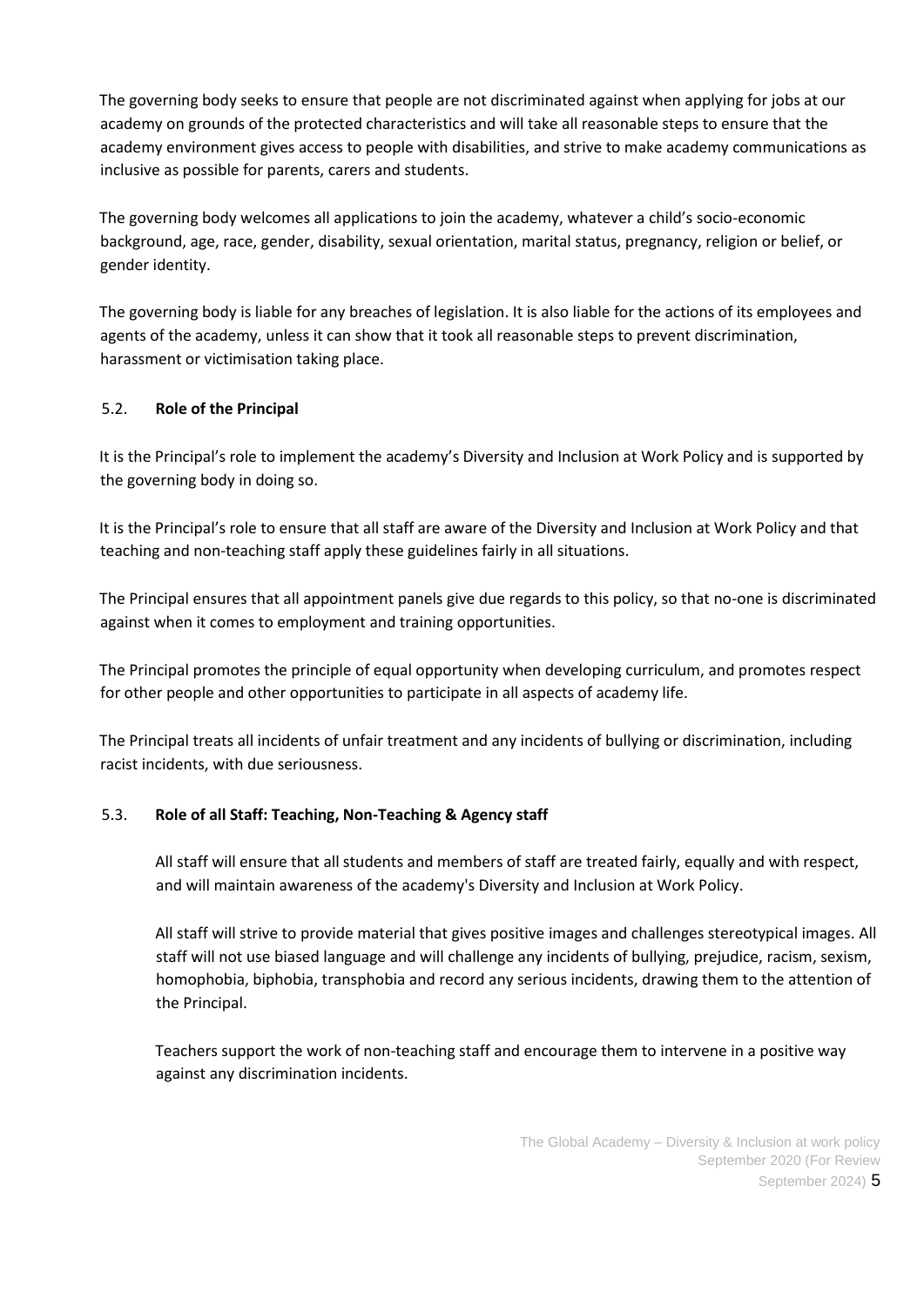Staff are personally responsible for their own acts of conscious and unconscious bias, discrimination, harassment or victimisation carried out during their employment.

The academy will ensure that all staff fully understand our commitments to equality and inclusion and receive the necessary training and development to uphold their responsibilities.

## 6. **Review of Progress and Impact**

- 6.1. This policy has been agreed by our governing body. The academy has a rolling programme for reviewing policies and their impact. In line with legislative requirements, we will review progress against our Diversity and Inclusion at Work Policy annually as part of academy improvement planning.
- 6.2. The academy makes regular assessments of students learning and uses this information to track student progress. As part of this process, we regularly monitor achievement by race, gender and disability, to ensure that all groups of students are making the best possible progress, and take appropriate action to address any gaps.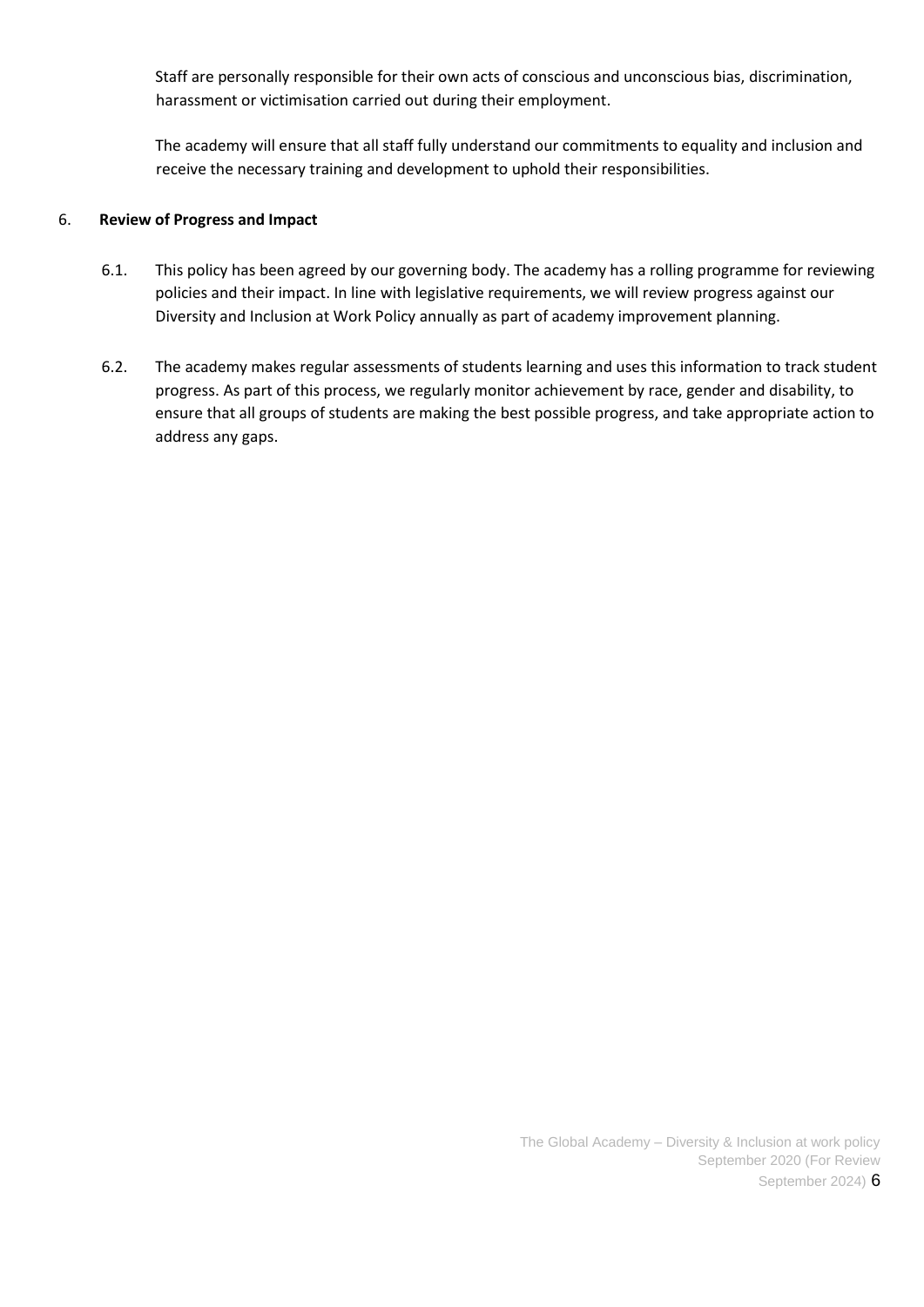## **Appendix A**: **PROTECTED CHARACTERISTICS**

The protected characteristics for the academy's provisions are:

- Age
- Disability
- Gender Reassignment
- Marriage and Civil Partnership
- Pregnancy and Maternity
- Race
- Religion or Belief
- **Sex**
- **Sexual Orientation**

## **Age**

The Act protects employees of all ages but is the only characteristic that allows employers to justify discrimination. The employer would need to demonstrate that to apply different treatment because of someone's age constitutes a proportionate means if meeting a legitimate aim, then no discrimination will have taken place.

## **Disability**

Someone who has the protected characteristic of disability have a physical and/or mental impairment which has what the law calls 'a substantial and long-term adverse effect on their ability to carry out regular day to day activities'. There is no need for a person to have a medically diagnosed cause for their impairment; what matters is the effect of the impairment not the cause. In relation to physical impairment:

- Conditions that affect the body such as arthritis, hearing or sight impairment (unless this is correctable by glasses or contact lenses) diabetes, asthma epilepsy, conditions such as HIV infection, cancer and multiple sclerosis, as well as loss of limbs or the use of limbs are covered.
- HIV infection, cancer and multiple sclerosis are covered from the point of diagnosis.
- Severe disfigurement (such as scarring) is covered even if it has no physical impact on the person with the disfigurement, provided the long-term requirement is met (see below)
- People who are registered as blind or partially sighted, or who are certified as being blind or partially sighted by a consultant ophthalmologist, as re automatically treated as disabled under the Act.

Mental impairment includes conditions such as dyslexia and autism as well as learning disabilities such as Down's syndrome and mental health conditions such as depression and schizophrenia. The other tests to apply to decide if someone has the protected characteristic of disability are: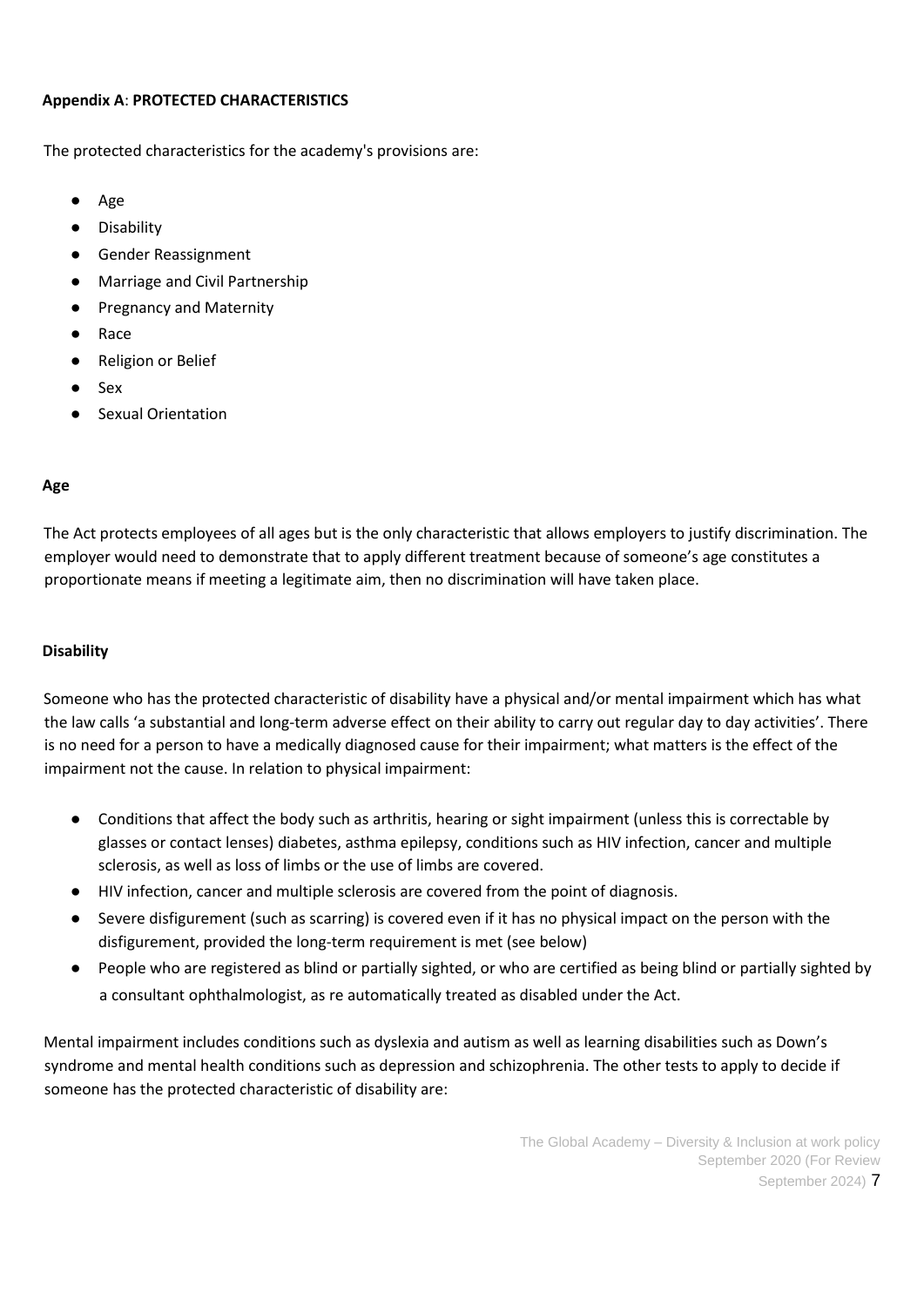- The length the effect of the condition has lasted or will continue: it must be long term. 'Long term' means that an impairment is likely to last for the rest of the person's life, or has lasted at least 12 months or where the total period for which it lasts is likely to be at least 12 months. If the person no longer has the condition but it is likely to recur, they will be considered to be a disabled person.
- Whether the effect of the impairment is to make it more difficult and/or time consuming for a person to carry out an activity compared to someone who does not have the impairment, and this causes more than minor or trivial inconvenience.
- If the activities that are made more difficult are 'regular day to day activities' at work or at home.
- Whether the condition has this impact without considering the effect of any medication the person is taking or any aids or assistance or adaptations they have, like a wheelchair, walking stick, assistance dog or special software on their computer. The exception to this is the wearing of glasses or contact lenses where it is the effect while the person is wearing the glass or contact lenses, which is taken into account.

## **Gender Reassignment**

Gender reassignment is a personal process (rather than a medical process) which involves a person expressing their gender in a way that differs from or is inconsistent with the physical gender they were assigned at birth.

This personal process may include undergoing medical procedures or, as is more likely for academy students, it may simply include choosing to dress in a different way as part of the personal process of change.

A person will be protected because of gender identity where they:

- Make their intention known to someone it does not matter who this is, whether it is someone at the academy or at home or someone like a doctor.
- Once they have proposed to undergo gender assignment they are protected, even if they take no further steps or decide to stop later on
- They do not have to have reached an irrevocable decision that they will undergo gender reassignment, but as soon as there is a manifestation of this intention they are protected
- Start or continue to dress, behave or live (full or part time) according to the gender they identify as a person
- Undergo treatment related to gender reassignment, such as surgery or home therapy; or
- Have received gender recognition under the Gender Recognition Act 2004

It does not matter which of these applies to a person for them to be protected, because of the characteristic of gender reassignment.

#### **Marriage and Civil Partnership**

The Act protects employees who are married or in a Civil Partnership.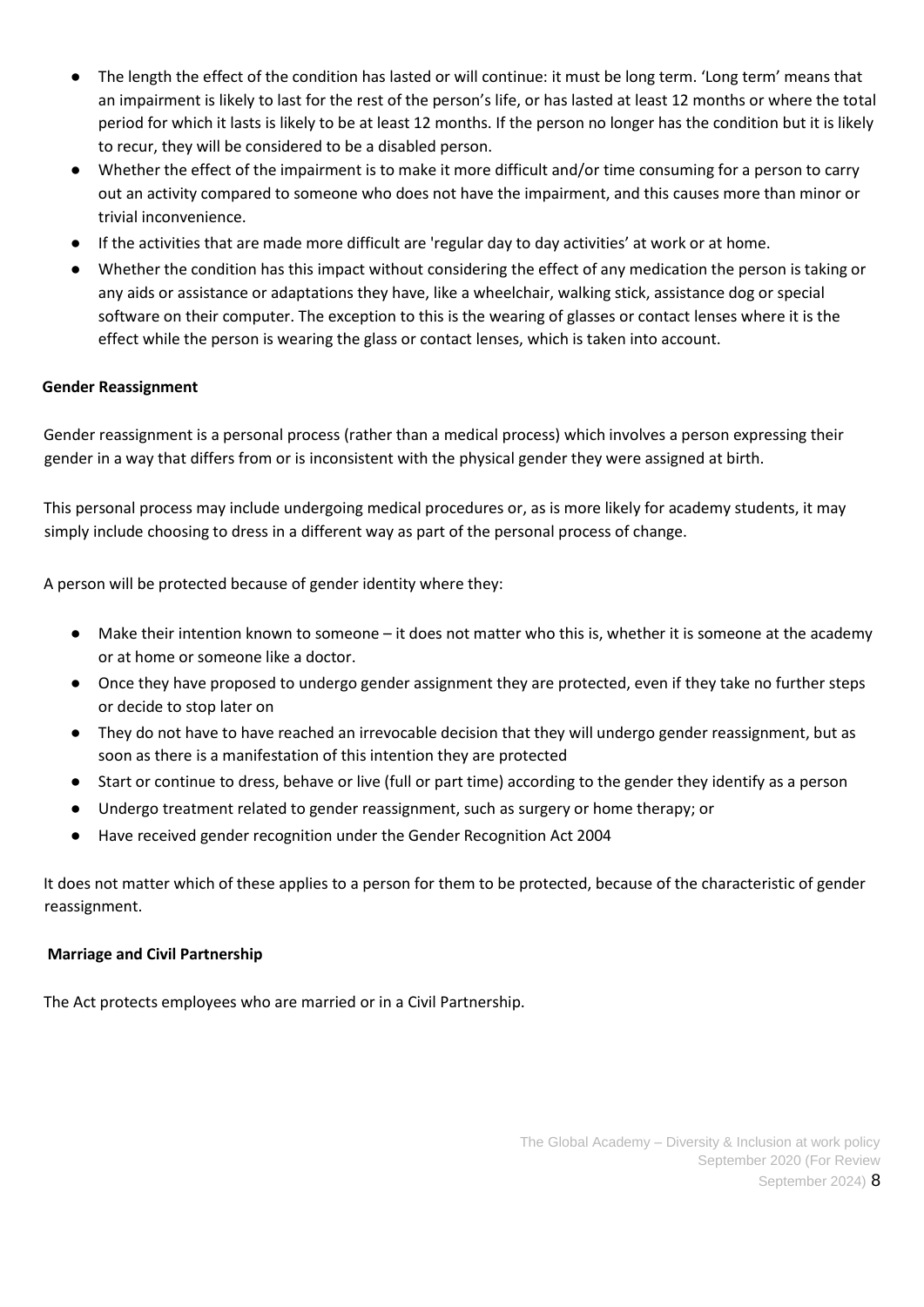## **Pregnancy & Maternity**

The Act continues to protect women against discrimination because they are pregnant or have given birth.

#### **Race**

Race is protected under the Act; this covers a person's:

- Colour
- Nationality (including citizenship), and/or
- Ethnic or National Origin

And a racial group is composed of people who have or share a nationality or ethnic or national origins.

A person has the protected characteristics of ethnicity if they belong to a particular racial group.

Racial groups can comprise two or more racial groups such as 'British Asians'.

## **Religion or Belief**

The protected characteristic of religion or belief includes any religion and any religious or philosophical belief. It also includes a lack of any such religion or belief.

A religion need not to be mainstream or well known to gain protection as religion. It must, though, be identifiable and have a clear structure and belief system. Denominations or sects within religions may be considered a religion. Cults and new religious movements may also be considered religions or beliefs

Belief means any religious or philosophical belief and includes a lack of belief.

'Religious belief' goes beyond beliefs and adherence to a religion or its central articles of faith and may vary from person to person within the same religion.

A belief which is not a religious belief may be a philosophical belief, such as humanism or atheism.

A belief need not include faith or worship of a god or gods, but must affect how a person lives their life or perceives the world.

For a belief to be protected by the Equality Act:

- It must be genuinely held
- It must be a belief and not an opinion or viewpoint based on information available at the moment.
- It must be a belief as to a weighty and substantial aspect of human life and behaviour.
- It must attain a certain level of cogency, seriousness, cohesion and importance.